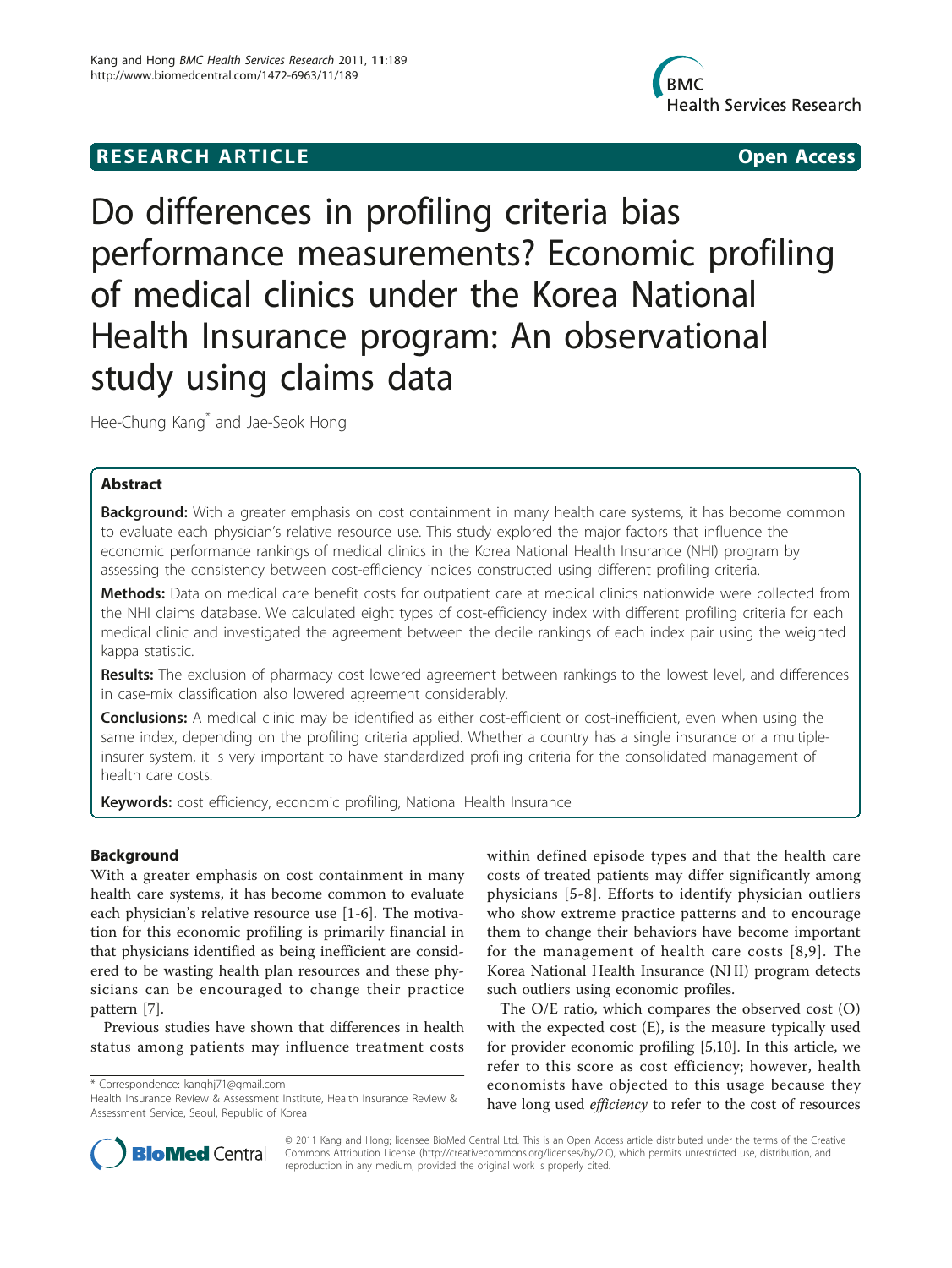used in achieving a given outcome or benefit to the patient. In September 2005, a meeting convened by the Ambulatory Quality Alliance and the National Committee for Quality Alliance determined that cost efficiency was an acceptable term for the relative use measure and that, because it does not control for quality or patient benefit, it must be distinguished from efficiency, which controls for outcomes [[11\]](#page-7-0). Thus, a cost-inefficient physician here means one who claims more costs than expected.

Cost – efficiency Index = 
$$
\frac{Observed \cos t}{Expected \cos t} = O/E \text{ ratio}
$$

However, even the same index may render different values depending on profiling criteria, including the data used and risk-adjustment methods. For example, if pharmacy costs are not included when profiling costs or different case-mix classification systems are applied, this may affect a provider's calculated cost efficiency, which could in turn change his/her performance rating.

Within a single NHI program, multiple monitoring systems may use the same performance measures but apply different profiling criteria. This could make it difficult to achieve cost efficiency in the NHI system.

The present study explored the major factors that influence the economic performance rankings of medical clinics in the Korea NHI program by assessing the consistency between cost-efficiency indices constructed using different profiling criteria.

#### Methods

#### 1. Study setting

The NHI program of Korea covers the whole population as a compulsory social insurance system. The National Health Insurance Corporation (NHIC) is the sole insurer and is responsible for operating the program; however, the Health Insurance Review Agency (HIRA) is in charge of reviewing providers' claims, and the Ministry of Health and Welfare (MOHW) supervises the program as a whole. Its main sources of funding are contributions from the insured and government subsidies. Medical care benefit services include diagnoses, tests, drugs, medical materials, treatments, surgeries, preventative care, rehabilitation, hospitalization, nursing, and transportation. Basically, the medical care benefit costs are reimbursed through a fee-for-service system for all services and provider levels [[12\]](#page-7-0).

Patients pay certain portions of treatment costs as copayments. The co-payments for outpatient care vary depending on the total medical charges as well as the level of health care facility. Inpatient care requires patients to pay 20% of the total medical charges.

A patient can select any practitioner or any medical care institution, but to be treated at a secondary hospital (specialized general hospitals), one must present a referral slip issued by the doctor who saw the patient first.

Medical care institutions are classified as follows, based on the number of beds: clinics (fewer than 30 beds), hospitals (30-99 beds), and general hospitals (more than 99 beds); all of these can provide outpatient services [\[12\]](#page-7-0).

This study was limited to medical clinics, excluding those that provide eastern medicine or dental services. Medical clinics were considered to be appropriate for studying physician-profiling methods because 98% (25,168) of all clinics (25,789) were sole practices as of 2006 [[13](#page-7-0)].

The reimbursement process starts with medical care institutions' submitting claims for their medical services to HIRA for review. In this fee-for-service reimbursement system, this review is aimed at minimizing the risk of paying for excessive or unnecessary patient care and also encouraging more efficient care through profiling and feedback systems (HIRA, 2008). NHIC makes the payment to the medical care institution based on the results of the review [\[14](#page-7-0)].

The HIRA has operated two systems to monitor the practice patterns of medical clinics: the Comprehensive Management for Appropriate Medical Services System (CM System) and the Notice System for Autonomous Corrective Action (Notice System). The CM System is basically a function of HIRA's consulting services to medical clinics, and their advice is not legally binding. However, the Notice System is an operation delegated to the HIRA by the MOHW, and refusal to take autonomous corrective action after receiving a notice may lead to an onsite investigation under the anti-fraud enforcement program. A medical clinic identified to have made false claims in an onsite investigation will face an administrative penalty. If the wrongdoing is serious, criminal charges may also be filed against the institution [[14\]](#page-7-0).

Both systems use the O/E ratio to calculate cost efficiency, but profiling criteria suggested for the two systems are different. The Notice System was developed in 1986, and no established patient classification system existed at that time. Instead, the system classified patients with the three-digit code of the Korean Classification of Disease(KCD) developed on the basis of the International Classification of Diseases-Tenth Edition (ICD-10), and subdivided into 2 groups depending on whether the patient had a surgical operation or not. Medical clinics claimed pharmacy costs as well as professional costs until the separation of prescribing and dispensing medicine was implemented in 2000; since then, medical clinics have claimed professional costs only, and the cost-efficiency index of the Notice System has been bases solely on professional costs [[15](#page-7-0)].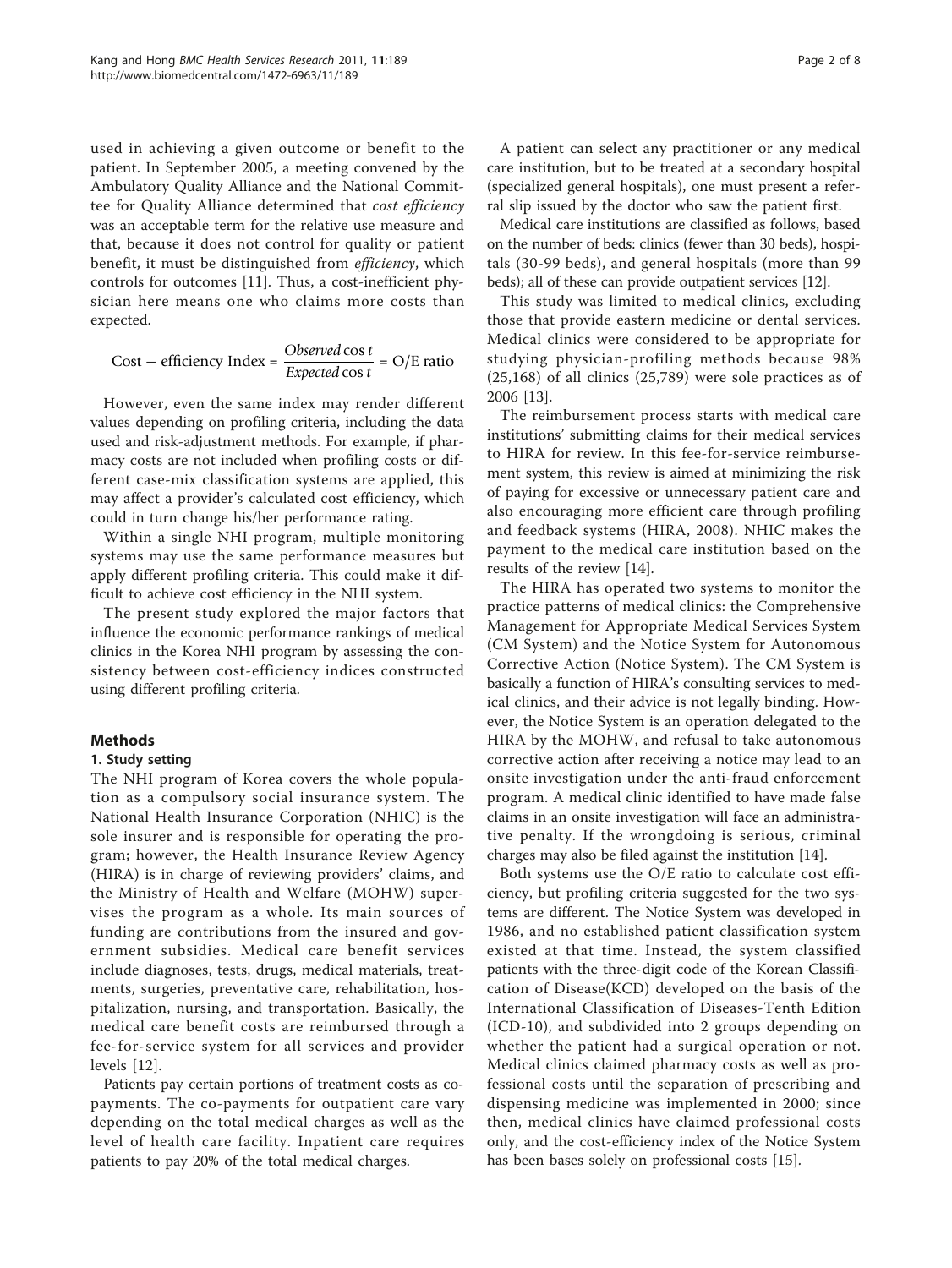<span id="page-2-0"></span>Within the CM System, which was introduced in 2003, the Korean Outpatient Group (KOPG) system is used for case-mix classification, and each clinic's costefficiency index is calculated based on medical care benefit costs, which include professional costs and drug costs. This is aimed at controlling pharmaceutical costs by placing responsibility for prescription drug costs on medical clinics and limiting their prescriptions.

The KOPG system was developed by the HIRA in 2003, with reference to the American Ambulatory Patient Groups, version 2.0, taking into account the clinical characteristics of ambulatory patients and the similarity of their resource use [[16,17\]](#page-7-0). In this system, all claims are classified according to significant outpatient procedures or therapies. Those claims with significant outpatient procedures are divided into 172 groups according to patient age. The other claims are divided into 262 groups according to patient age using subcategories of the KCD or are divided into five error-KOPG groups and 43 ancillaryonly-KOPG groups by ancillary tests or procedures [[17](#page-7-0)].

Although these two systems were developed at different times, they have a similar process and objective: to profile medical care institutions on their relative costs and to inform those medical care institutions of the outcomes, thereby encouraging them to change their practice patterns. However, because the NHI program has been operating the two systems simultaneously since 2003, some medical clinics have received contradictory information from the two systems and have complained about the reliability of that information. Accordingly, increasing attention has been paid to the main factors that reduce the level of agreement between the indices of the two systems.

#### 2. Study data and measures

Study data on medical care benefit costs for outpatient care at nationwide medical clinics were collected from the claims database which HIRA reviewed in April 2007. We excluded 13 specialty clinics, such as pneumonolgy, clinical pathology, and anatomic pathology, because each specialty had fewer than 10 clinics across Korea. Study subjects finally recruited were 23,112 medical clinics and 22,088,649 patients who visited these clinics. The specialty classification of a medical clinic with more than one practicing physician was based on the chief physician's specialty. The number of clinics and their patients by specialty are presented in Table 1. The proportion of pharmacy costs against total costs was, on average, 29.76%. The lowest proportion of pharmacy costs was shown in diagnostic radiology (10.61%), and the highest portion in internal medicine (38.23%). The correlation coefficient between medical care benefit

| Table 1 Number of clinics and their patients, proportion of pharmacy costs, and correlation between total costs |  |
|-----------------------------------------------------------------------------------------------------------------|--|
| including and excluding pharmacy costs by specialty                                                             |  |

| <b>Specialty</b>        | No. of clinics | No. of<br>patients | % of total cost<br>represented by<br>pharmacy cost<br>(mean $\pm$ sd) | Correlation between costs including<br>and excluding pharmacy costs" |
|-------------------------|----------------|--------------------|-----------------------------------------------------------------------|----------------------------------------------------------------------|
| General clinics         | 4,695          | 3,807,917          | $32.04 \pm 23.84$                                                     | 0.99                                                                 |
| Internal medicine       | 3,611          | 4,852,887          | $38.23 \pm 25.23$                                                     | 0.87                                                                 |
| Pediatrics              | 2,128          | 2,333,778          | $26.18 \pm 19.80$                                                     | 0.99                                                                 |
| Otorhinolaryngology     | 1,737          | 2,561,254          | $24.10 \pm 15.40$                                                     | 0.99                                                                 |
| Orthopedic surgery      | 1,725          | 1,585,045          | $20.23 \pm 21.56$                                                     | 0.99                                                                 |
| Obstetrics & gynecology | 1,604          | 873,524            | $21.09 \pm 20.82$                                                     | 0.98                                                                 |
| Ophthalmology           | 1,207          | 1,515,235          | $23.38 \pm 17.31$                                                     | 0.97                                                                 |
| General surgery         | 1,193          | 794,618            | $27.65 \pm 23.32$                                                     | 0.97                                                                 |
| Family medicine         | 1,055          | 1,009,541          | $34.11 \pm 23.20$                                                     | 0.95                                                                 |
| Urology                 | 888            | 581,503            | $30.82 \pm 23.46$                                                     | 0.90                                                                 |
| Dermatology             | 803            | 779,600            | $29.02 \pm 21.96$                                                     | 0.93                                                                 |
| Psychiatry              | 708            | 308,835            | $19.00 \pm 27.05$                                                     | 0.99                                                                 |
| Anesthesiology          | 588            | 296,653            | $28.90 \pm 25.95$                                                     | 0.99                                                                 |
| Neurosurgery            | 362            | 298,801            | $27.49 \pm 25.29$                                                     | 0.99                                                                 |
| Rehabilitation medicine | 276            | 158,182            | $27.17 \pm 26.74$                                                     | 0.99                                                                 |
| Diagnostic radiology    | 244            | 156,622            | $10.61 \pm 21.37$                                                     | 0.96                                                                 |
| Neurology               | 132            | 104,304            | $41.56 \pm 28.60$                                                     | 0.92                                                                 |
| Thoracic surgery        | 82             | 64,099             | $31.97 \pm 23.83$                                                     | 0.97                                                                 |
| Plastic surgery         | 74             | 6,251              | $13.22 \pm 20.15$                                                     | 0.98                                                                 |
| Total                   | 23,112         | 22,088,649         | $29.76 \pm 23.80$                                                     | 0.95                                                                 |

1) Pearson's correlation coefficient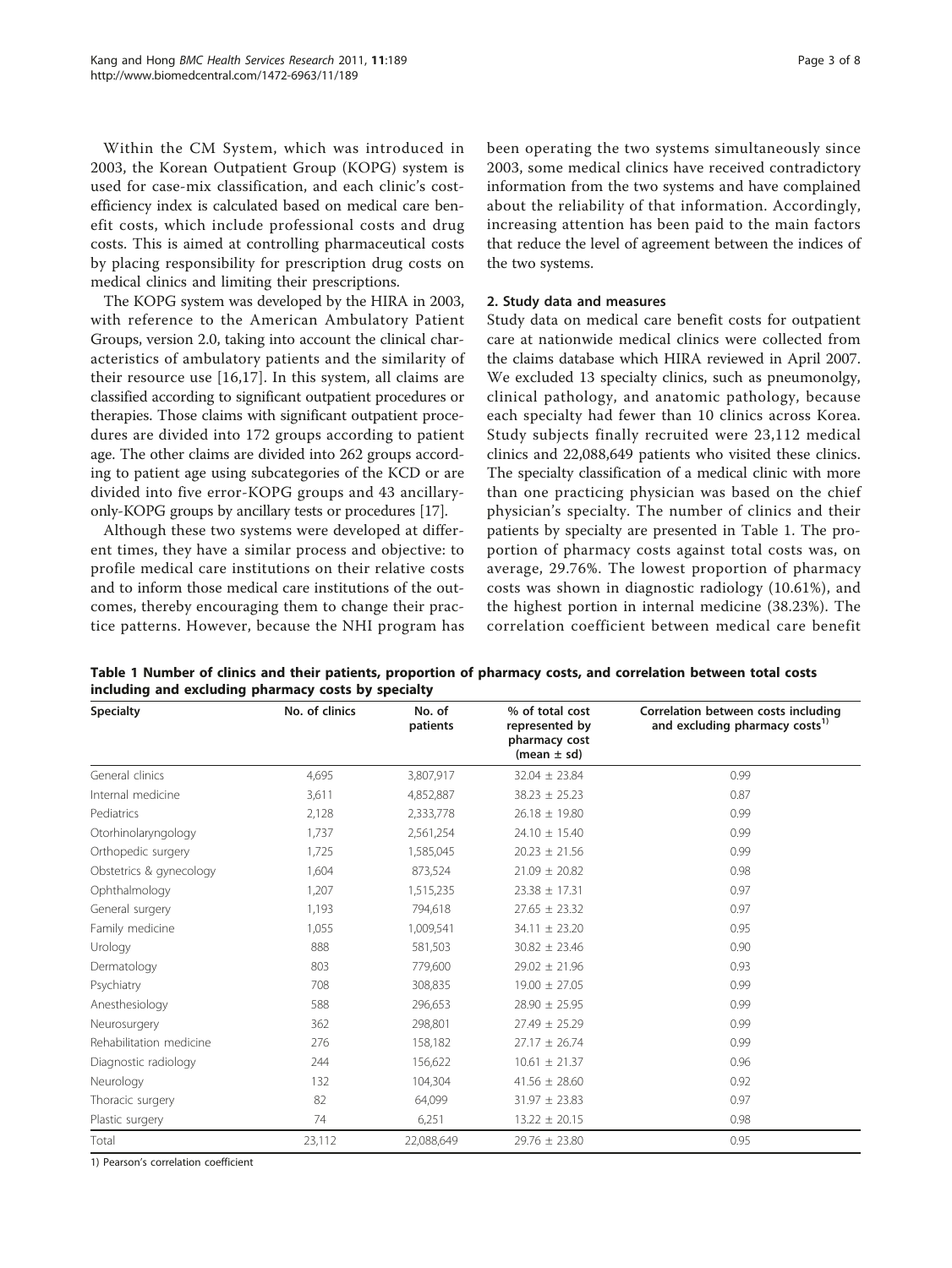<span id="page-3-0"></span>costs including pharmacy costs and those excluding pharmacy costs was lowest in internal medicine (0.87). However, as the mean coefficient (0.95) shows, it was high overall.

The cost-efficiency index is termed the costliness index (CI) in the CM System, whereas it is called the Y Index in the Notice System. In this study, however, the general term cost-efficiency index was used because this study focused on evaluating the agreement between cost-efficiency indices with different profiling criteria. We created eight types of cost-efficiency index by crosssubstituting different profiling criteria suggested in the Notice System and the CM System (Table 2).

The formula for calculating the cost-efficiency index is as follows:

the h clinic's cost-efficiency index,

$$
CI_h = \frac{Observed \cos t}{Expected \cos t} = \frac{\sum_{g=1}^{n} C_{hg} \times N_{hg}}{\sum_{g=1}^{n} C_g \times N_{hg}}
$$

#### Table 2 Cost-efficiency indices and their profiling criteria

h: clinic,

g: by case-mix classification (KOPG or KCD & surgery),

 $N<sub>hg</sub>$ : the number of cases (patients) by case-mix classification in the h clinic,

 $C_{\rm g}$ : average costs by case-mix classification in clinics with the same specialty as the h clinic,

Chg: average costs by case-mix classification in the h clinic

The CM System and Notice System have different case-mix classification, data range, and cost range in profiling criteria. The Notice System's case-mix classification categorizes a patient with a three-digit code based on the primary diagnosis (KCD) and his or her surgery experience, whereas the CM System follows the system developed by the KOPG. In terms of data range, the Notice System calculates each clinic's efficiency index based solely on the patients who visited with one of the 300 frequent disease groups of the same specialty clinics; this accounts for more than 90% of all cases.

| Cost-efficiency (CI) indices |                                                                                           | Case-mix classification     | Data range  |                                       | Cost range   |                                    |                             |
|------------------------------|-------------------------------------------------------------------------------------------|-----------------------------|-------------|---------------------------------------|--------------|------------------------------------|-----------------------------|
|                              |                                                                                           | KCD & surgery<br>experience | <b>KOPG</b> | 300 most<br>frequent<br>disease cases | All<br>cases | <b>Excluding pharmacy</b><br>costs | Including pharmacy<br>costs |
|                              | CI 1 KOPG,<br>all cases, including<br>pharmacy costs                                      |                             | Y           |                                       | Y            |                                    | Y                           |
|                              | CI 2 KOPG,<br>all cases, excluding<br>pharmacy costs                                      |                             | Y           |                                       | Y            | Y                                  |                             |
|                              | CI_3 KOPG, 300 most<br>frequent disease<br>cases, including<br>pharmacy costs             |                             | Y           | Y                                     |              |                                    | Y                           |
|                              | CI_4 KOPG, 300 most<br>frequent disease<br>cases, excluding<br>pharmacy costs             |                             | Y           | Y                                     |              | Y                                  |                             |
|                              | CI_5 KCD & surgery, all cases,<br>including<br>pharmacy costs                             | Y                           |             |                                       | Y            |                                    | Y                           |
|                              | CI_6 KCD & surgery, all cases,<br>excluding<br>pharmacy costs                             | Y                           |             |                                       | Y            | Y                                  |                             |
| $Cl$ 7                       | KCD & surgery, 300 most<br>frequent<br>disease cases, including<br>pharmacy<br>costs      | Y                           |             | Y                                     |              |                                    | Y                           |
|                              | CI_8 KCD & surgery, 300 most<br>frequent<br>disease cases, excluding<br>pharmacy<br>costs | Y                           |             | Y                                     |              | Y                                  |                             |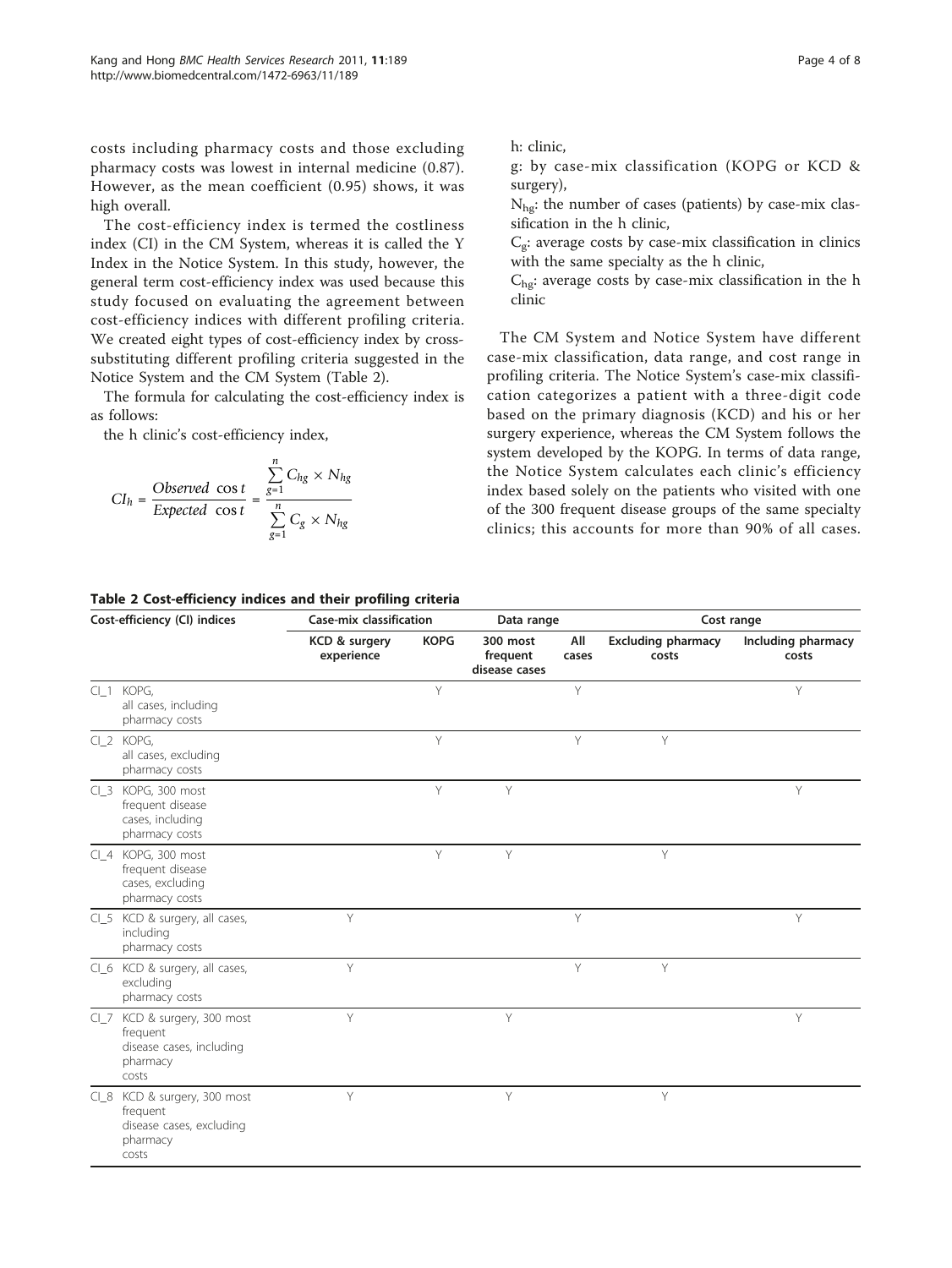However, the CM System includes all cases. With regard to cost range, pharmacy costs are excluded from total costs in the Notice System but included in the CM System. In Table [2](#page-3-0) and Figure 1, CI\_1 is the same as the CI in the CM System, and CI\_8 is the same as the Y Index in the Notice System.

#### 3. Statistical analyses

We calculated eight types of cost-efficiency index for ambulatory care costs at a medical clinic and investigated the agreement between index rankings to explore the main factors that influence their agreement. The agreement between indices at high and low outlier thresholds of 10% was explored, and then the agreement between decile rankings of the two indices was assessed using the weighted kappa statistic proposed by Landis and Koch [[18](#page-7-0)]. If the ranges of two indices agree completely, the kappa statistic is near or equal to 1; if they lack agreement, the kappa statistic is near or equal to 0. When a kappa statistic is greater than 0.8, the agreement between indices can be interpreted as a very good or almost perfect agreement. Also, agreement in the range of 0.61-0.80 is interpreted as good or substantial agreement, whereas 0.41-60 is moderate agreement, 0.21-0.40 is fair agreement, and less than 0.20 is poor agreement. Generally, if kappa is less than 0.4, the agreement is interpreted as not good [[18](#page-7-0),[19\]](#page-7-0). Analyses were conducting using SAS (ver. 9.1).

#### Results

#### 1. High outlier agreement and low outlier agreement

When we investigated the agreement at the high outlier threshold of 10% between CI\_1 and each cost-efficiency index alternative, the highest rate of agreement (99.9%) was observed in the pair of CI\_1 and CI\_3, which



differed in data ranges. In the pair of CI\_1 and CI\_5, which differed in case-mix classifications, the rate of agreement fell to 68.6%. It was reduced further to 57.5% in the pair of CI\_1 and CI\_2, which differed in cost ranges. The lowest level of high outlier agreement was shown in the pair of CI\_1 and CI\_6 and that of CI\_1 and CI\_8, where agreement was 44.7% and 44.8%, respectively. CI\_1 and CI\_6 differed from each other in case-mix classification, data range, and cost range, whereas CI\_1 and CI\_8 differed in case-mix classification and cost range. However, in all pairs, little variation in agreement was due to a difference in data range. The low outlier agreement also showed the same trend as the high outlier agreement in each pair of cost-efficiency index alternatives (Table 3).

#### 2. Agreement between decile rankings

When CI<sub>1</sub>, the baseline cost-efficiency index, was compared with each cost-efficiency index alternative to assess the agreement between the decile rankings using the weighted kappa statistic, the highest level of agreement was observed in CI\_3 ( $k = 0.99$ ), which differed in data range compared with CI\_1 (Figure 1). The lowest level of agreement was shown in CI\_6 and CI\_8 ( $k =$ 0.43), which differed from CI\_1 in case-mix classification and cost range. CI\_6 and CI\_8 differed in data range. The pair of CI\_1 and CI\_8 demonstrates how the profiling criteria of the CM System and the Notice System differ ( $k = 0.43$ ). For the pair of CI\_1 and CI\_2 in terms of total costs, including and excluding pharmacy costs, the weighted kappa statistic was 0.55, whereas in the pair of CI\_1 and CI\_5, with different case-mix classifications, it was 0.71. Thus, the inclusion or exclusion of pharmacy costs was shown to have a greater effect on agreement than a difference in case-mix classification had.

The agreement of decile rankings between CI\_1 and each cost-efficiency index alternative was further analyzed according to physician specialty (Table [4\)](#page-5-0). In the pair of CI\_1 and CI\_2, with regard to total costs including and excluding pharmacy costs, internal medicine showed the lowest agreement of decile rankings  $(k =$ 0.37). However, surgical specialties, such as orthopedic

Table 3 Agreement at high and low outlier thresholds of 10%: number of clinics by alternative cost-efficiency indices and their percentage relative to the baseline cost-efficiency index

|                                                                             |                                                                                                                             |  | CI1 CI2 CI3 CI4 CI5 CI6 CI7 CI8 |  |  |
|-----------------------------------------------------------------------------|-----------------------------------------------------------------------------------------------------------------------------|--|---------------------------------|--|--|
| high outlier  2,311  1,328  2,308  1,328  1,585  1,033  1,585  1,035<br>10% | $(100.0)$ $(57.5)$ $(99.9)$ $(57.5)$ $(68.6)$ $(44.7)$ $(68.6)$ $(44.8)$                                                    |  |                                 |  |  |
| low outlier<br>10%                                                          | 2,310 1,317 2,308 1,316 1,685 1,033 1,681 1,030<br>$(100.0)$ $(57.0)$ $(99.9)$ $(57.0)$ $(72.9)$ $(44.7)$ $(72.7)$ $(44.6)$ |  |                                 |  |  |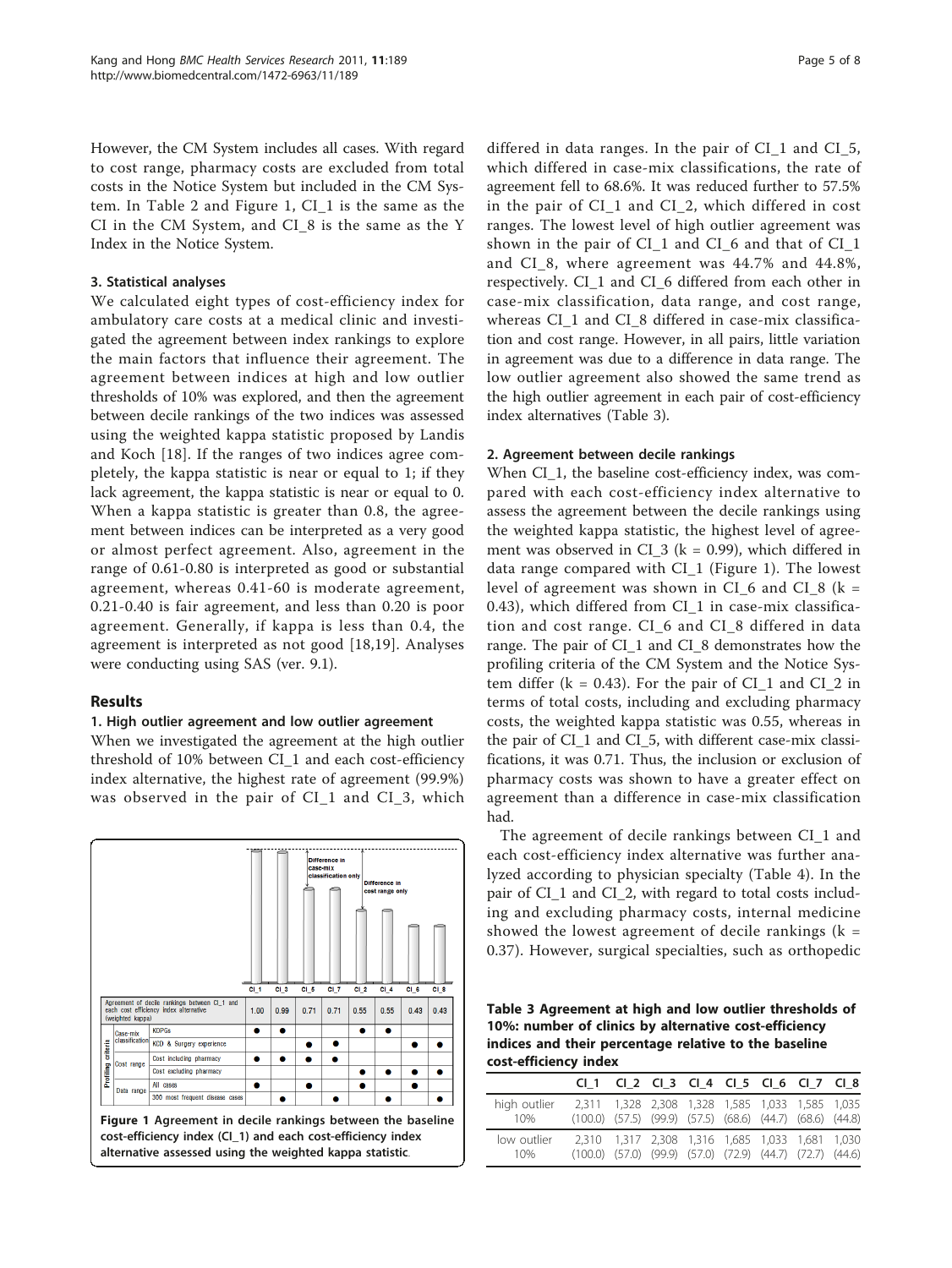#### <span id="page-5-0"></span>Table 4 Agreement in decile rankings between the baseline cost-efficiency index and each cost-efficiency index alternative by specialty, assessed using the weighted kappa statistic

| <b>Specialty</b>           | CI <sub>1</sub> | CI <sub>2</sub> | $CI_3$ | Cl <sub>4</sub> | CI <sub>5</sub> | $CI_6$ | $CI_7$ | $CI_8$ |
|----------------------------|-----------------|-----------------|--------|-----------------|-----------------|--------|--------|--------|
| General clinics            |                 | 0.49            | 0.99   | 0.49            | 0.64            | 0.33   | 0.63   | 0.33   |
| Internal medicine          |                 | 0.37            | 1.00   | 0.37            | 0.80            | 0.33   | 0.80   | 0.33   |
| Pediatrics                 |                 | 0.65            | 1.00   | 0.65            | 0.90            | 0.62   | 0.89   | 0.62   |
| Otorhinolaryngology        |                 | 0.61            | 1.00   | 0.61            | 0.55            | 0.36   | 0.55   | 0.36   |
| Orthopedic surgery         |                 | 0.72            | 1.00   | 0.72            | 0.70            | 0.56   | 0.70   | 0.56   |
| Obstetrics &<br>gynecology |                 | 0.64            | 1.00   | 0.64            | 0.80            | 0.58   | 0.80   | 0.57   |
| Ophthalmology              |                 | 0.56            | 1.00   | 0.56            | 0.80            | 0.52   | 0.80   | 0.52   |
| General surgery            |                 | 0.56            | 1.00   | 0.56            | 0.65            | 0.40   | 0.65   | 0.39   |
| Urology                    |                 | 0.40            | 1.00   | 0.40            | 0.76            | 0.37   | 0.76   | 0.37   |
| Dermatology                |                 | 0.41            | 1.00   | 0.41            | 0.77            | 0.40   | 0.77   | 0.40   |
| Family medicine            |                 | 0.45            | 1.00   | 0.45            | 0.72            | 0.34   | 0.71   | 0.34   |
| Psychiatry                 |                 | 0.67            | 1.00   | 0.67            | 0.62            | 0.51   | 0.62   | 0.51   |
| Anesthesiology             |                 | 0.75            | 1.00   | 0.75            | 0.65            | 0.52   | 0.65   | 0.52   |
| Neurosurgery               |                 | 0.70            | 1.00   | 0.70            | 0.64            | 0.47   | 0.64   | 0.47   |
| Rehabilitation<br>medicine |                 | 0.83            | 1.00   | 0.83            | 0.66            | 0.56   | 0.66   | 0.56   |
| Diagnostic radiology       |                 | 0.79            | 1.00   | 0.79            | 0.82            | 0.71   | 0.81   | 0.68   |
| Neurology                  |                 | 0.43            | 1.00   | 0.43            | 0.62            | 0.31   | 0.62   | 0.32   |
| Plastic surgery            |                 | 0.83            | 1.00   | 0.83            | 0.68            | 0.63   | 0.68   | 0.63   |
| Thoracic surgery           |                 | 0.64            | 1.00   | 0.64            | 0.54            | 0.37   | 0.54   | 0.38   |

surgery, anesthesiology, neurosurgery, rehabilitation medicine, and diagnostic radiology, had a statistically high level of agreement. Variations in agreement due to a difference in case-mix classification were smaller than were those due to pharmacy costs. However, in the case of case-mix classifications, medical specialties showed relatively high agreement.

#### **Discussion**

In medical clinics under the Korea NHI program, the cost-efficiency index calculated using all cases and that calculated using only those cases that present with one of the 300 most frequent disease groups were barely different. The greatest difference between cost-efficiency indices resulted from differential policies with regard to pharmacy costs. When the cost-efficiency index for total costs including pharmacy costs was compared with the index for total costs excluding pharmacy cost, the agreement between the two indices was only 55%. The agreement between indices was also reduced, to 71%, when a difference in case-mix classification was involved. However, case-mix classification was less influential than was cost range. Among all pairs of cost-efficiency indices, the lowest level of agreement (43%) was observed between CI\_1 and CI\_8. This pair differed in three criteria: data range, cost range, and case-mix classification. These results suggest that the application of different profiling criteria to similar indices may result in contradictory outcomes that may be confusing to a medical institution and may impair the reliability of providerprofiling systems. Thus, the standardization of profiling criteria among provider feedback systems is important for achieving more efficient spending at the macro level of the insurance program.

Because we cannot know in real terms whether a costefficiency index calculated for a health care provider using claims data informs us of correct rankings, we cannot evaluate the validity of the index directly [[5\]](#page-7-0). The reliability of the cost-efficiency index is thus important in terms of its utilization [[4](#page-7-0)]. From the insurance administrator's point of view, the cost-efficiency index for a health care provider is used to identify a physician who has tended to provide higher- or lower-cost services than expected to patients [\[1](#page-7-0)]. In the United States, provider-profiling systems were introduced or adopted mostly by managed care insurers who needed to manage insurance finances [[2,4,20](#page-7-0)]. Recently Medicare, a social insurance program administered by the United States government, has also implemented a resource-utilization report plan through which information on cost efficiency is provided to an individual provider as a way of slowing the trend toward increasing health care costs [[21\]](#page-7-0).

This result is not consistent with the findings of Thomas (2006), who evaluated the agreement among decile rankings of cost-efficiency indices for total costs including pharmacy costs and excluding pharmacy costs using claims data from physicians who were enrolled in a university-owned mixed-model health maintenance organization in southeastern Michigan, USA, using the weighted kappa statistic [[11](#page-7-0)]. The inclusion or exclusion of pharmacy costs did not greatly affect the rankings. However, Thomas suggested that attention needs to be paid to the effect of excluding pharmacy costs in the case of clinical specialties for which the proportion of pharmacy costs to total costs is relatively high and those in which the correlation between costs including pharmacy costs and those excluding pharmacy costs is relatively low. Our findings confirm the need for such attention.

In the present study, differences among profiling criteria affected cost-efficiency profiling to different degrees depending on specialty and the ratio of pharmacy costs to total costs (Tables [1](#page-2-0) and 4).

Two specialties discussed in the study by Thomas (2006) with regard to the effect of excluding pharmacy costs were cardiology and neurology [\[11](#page-7-0)]. The percentages of total costs represented by pharmacy costs in these specialties were 28% and 36%, respectively, and the correlation between costs with and without pharmacy costs were 0.975 and 0.903, respectively. In our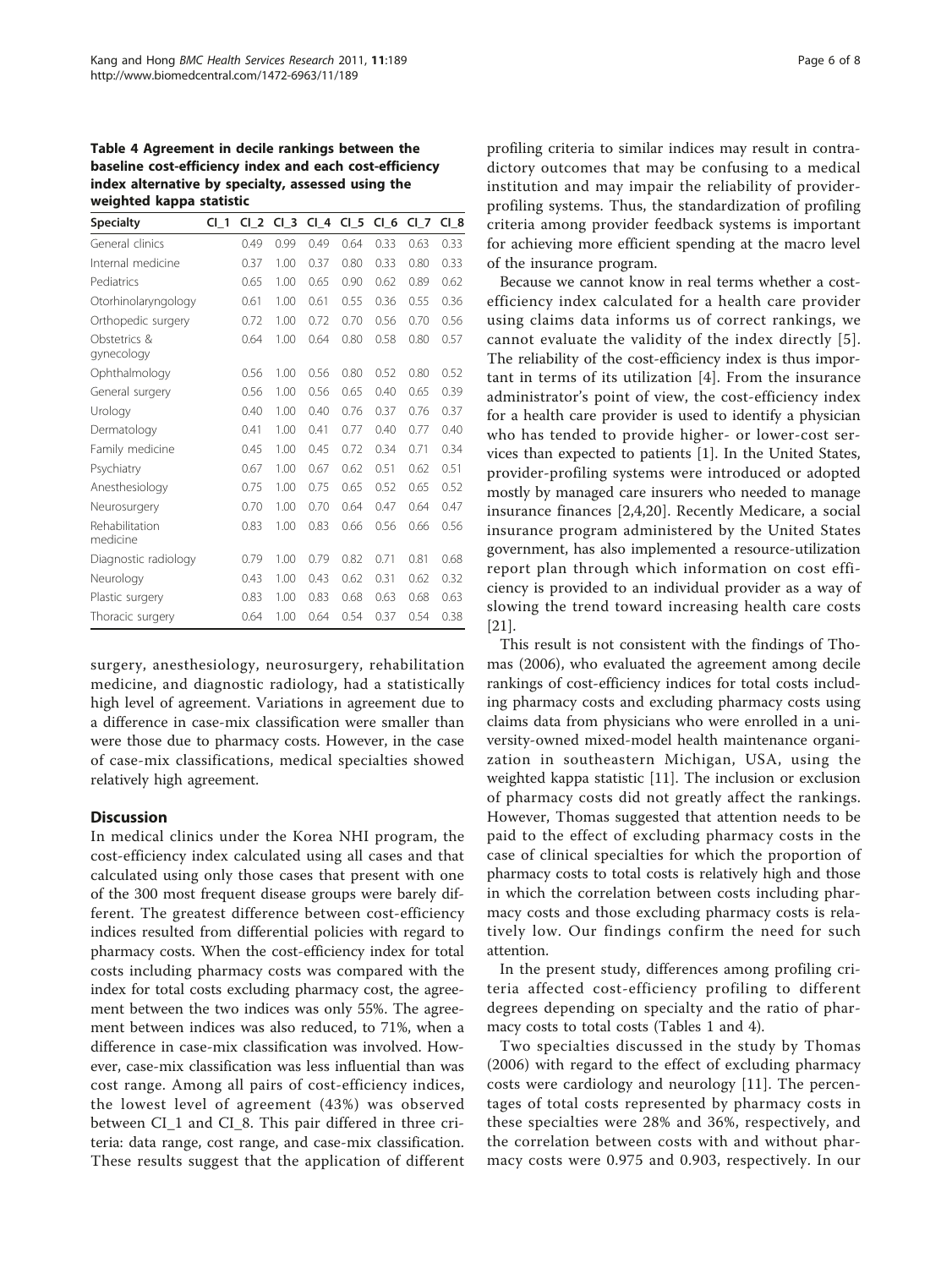study, the proportion of pharmacy costs to total costs was, on average, 29.8%, a relatively high level, whereas many specialties had low correlations between costs with and without pharmacy costs. Accordingly, the exclusion of pharmacy costs is understood to have resulted in the underestimation of costs expended by healthcare providers, which greatly lowered the overall agreement between indices (Tables [1](#page-2-0) and [4\)](#page-5-0). Additionally, the level of agreement was at its lowest in internal medicine, which was characterized by the highest proportion of pharmacy costs and the lowest correlation between total costs with and without pharmacy costs among specialties. This result suggests that if a provider specialty shows a high proportion of pharmacy costs, we need to take into account whether pharmacy costs were included in total costs when profiling the provider.

The agreement between two index alternatives with a difference in case-mix classification was 71%, indicating that the agreement between indices is also affected by case-mix classification. However, this is still higher than the agreement between two indices for which the pharmacy cost is a factor, and 71% itself is statistically good agreement. Such results indicate that although the accuracy of case-mix adjustment methods also may affect agreement between indices, case-mix adjustment is still very important for the reliability and accuracy of provider profiling [[5](#page-7-0),[22](#page-7-0),[23\]](#page-7-0). In the same specialty group, some physicians may treat patients with clinically difficult conditions and may therefore incur higher costs than expected. Thus, case-mix adjustment is also important for equitable physician profiling [[7,10,24\]](#page-7-0).

Our study has several advantages over previous ones. First, despite the usefulness of cost-efficiency indices, their reliability has been questioned by some providers. However, few studies have addressed the reliability and accuracy of cost-efficiency indices [\[4,5,21,23\]](#page-7-0). We analyzed the agreement between indices with the same formula but different profiling criteria compared to those used in provider-profiling systems under the Korea NHI program.

Second, we attempted to identify important factors that must be taken into account to improve the accuracy and reliability of cost-efficiency indices. Due to a much easier access to a computerized database of claims, provider profiling has increasingly been introduced at various areas and levels of medical institutions under the Korea NHI program. In line with this trend, the likelihood that cost-efficiency indices with the same objective would have different values due to differences in profiling criteria is also increasing. By revealing such factors for consideration, we hope our study provides a useful cautionary message to governments or insurers who are planning the extensive application of physician profiling.

Third, we calculated and analyzed cost-efficiency indices for 23,112 medical clinics that claimed costs from the Korean NHI program in April 2007. These clinics correspond to 90% of the 25,780 medical clinics registered at the Health Insurance Review and Assessment Service of Korea (HIRA) as of the end of 2006 [[12](#page-7-0)]. Thus, our study subjects represented almost all medical clinics operating under the Korean NHI program at that time. As we analyzed almost all medical clinics, our results can be regarded by other countries or healthcare systems as valuable evidence with respect to enhancing agreement between indices

However, the time lag between when services are provided and when they are billed could be a limitation of our study. HIRA builds a database when claims are submitted, and one of the reasons for doing so is to monitor cost efficiency for a medical institution and thereby to provide relevant feedback as soon as possible. If HIRA chooses to monitor cost efficiency using claims data constructed by the incurred time, this will lead to a delay until all claims of that time have been filed. In reality, as the National Health Insurance Act of Korea sets forth, the insurer shall pay for medical care benefit costs without delay upon a medical institution's filing a claim, and most medical institutions submit their claims in a batch every month. In the April 2007 database that we used, 95% of cases occurred within 3 months before the claim, thus minimizing any potential influence of the time lag between services rendered and claim acceptance.

In addition, we took the average costs of medical clinics with the same specialty as each clinic's expected cost. This is a common method when profiling a provider's performance, although the additional costs of caring for more patients or sicker patients cannot be fully adjusted across medical clinics [\[25](#page-7-0)]. Multivariate regression models can be used to estimate the expected costs of each provider, using R-square values for a valid comparison of different systems of physician profiling. It should be used for the further study.

If profiling outcomes for a health care provider differ by insurer, the provider is unlikely to trust the profiling bodies, and this could make the consolidated management of costs more difficult. An effort to standardize profiling criteria for indices among similar systems in a universal health insurance system, as in Korea, and among related organizations in a multi-insurers system is thus required. To enhance the accuracy and reliability of physician profiling indices, above all, the standardization of methods of determining cost range and of casemix adjustment, as presented in this study, must be initiated.